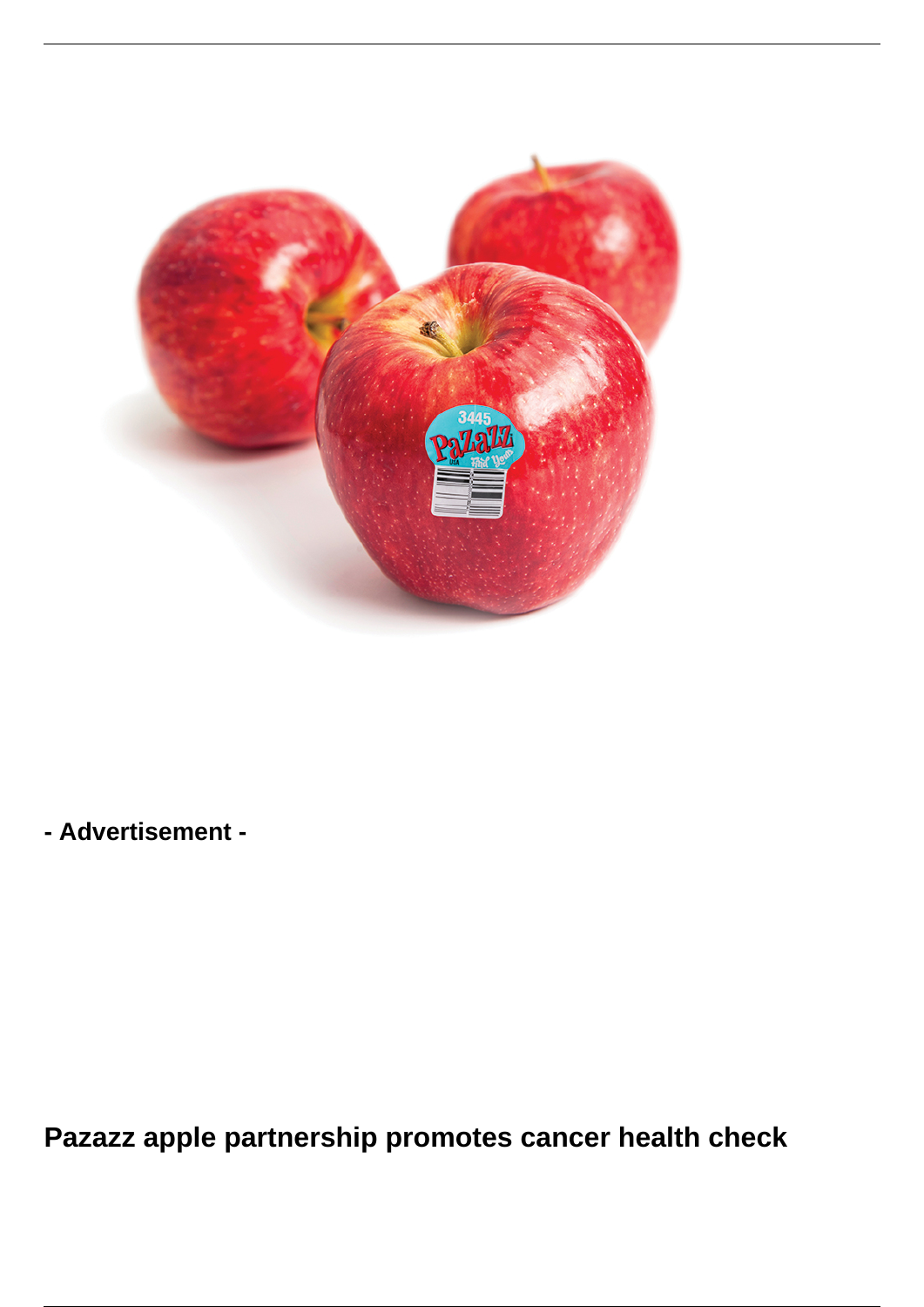## January 20, 2022

This February during National Cancer Prevention Month, Chef Elle Simone Scott of America's Test Kitchen will be inspiring consumers with Pazazz recipes. She will invite them to visit the American Institute for Cancer Research online tool to take the **cancer health check** and see how they measure up to current recommendations for cancer prevention.



Chef Elle Simone Scott

[Honeybear Brands](https://www.honeybearbrands.com/) invites retailers to participate in the program and encourage their shoppers to purchase **Pazazz apples** and take the quiz. In-store signage will include a QR code driving consumers to the quiz and inspiring video recipes. Honeybear Brands will be supporting the program with a robust social media campaign.

"We are so fortunate to partner with AICR and Chef Elle Simone Scott this February. Raising awareness about the impact of what we eat on our health and wellness has never been more important," said Kristi Harris, Honeybear Brands brand manager. "Apples have powerful health benefits. Chef Elle's Pazazz apples recipes are proof that food can taste good and be good for you."

Chef Elle is spreading the word about the health benefits of eating apples. Check out her Instagram after Feb. 1 for a series of tasty Pazazz apple-centric recipes straight from the library of the popular PBS show America's Test Kitchen. In addition to being a celebrity chef and America's Test Kitchen food stylist, Chef Elle is also a cancer survivor and Ovarian Cancer Research Alliance board member.

## **Pazazz Apples Are a Best Pick**